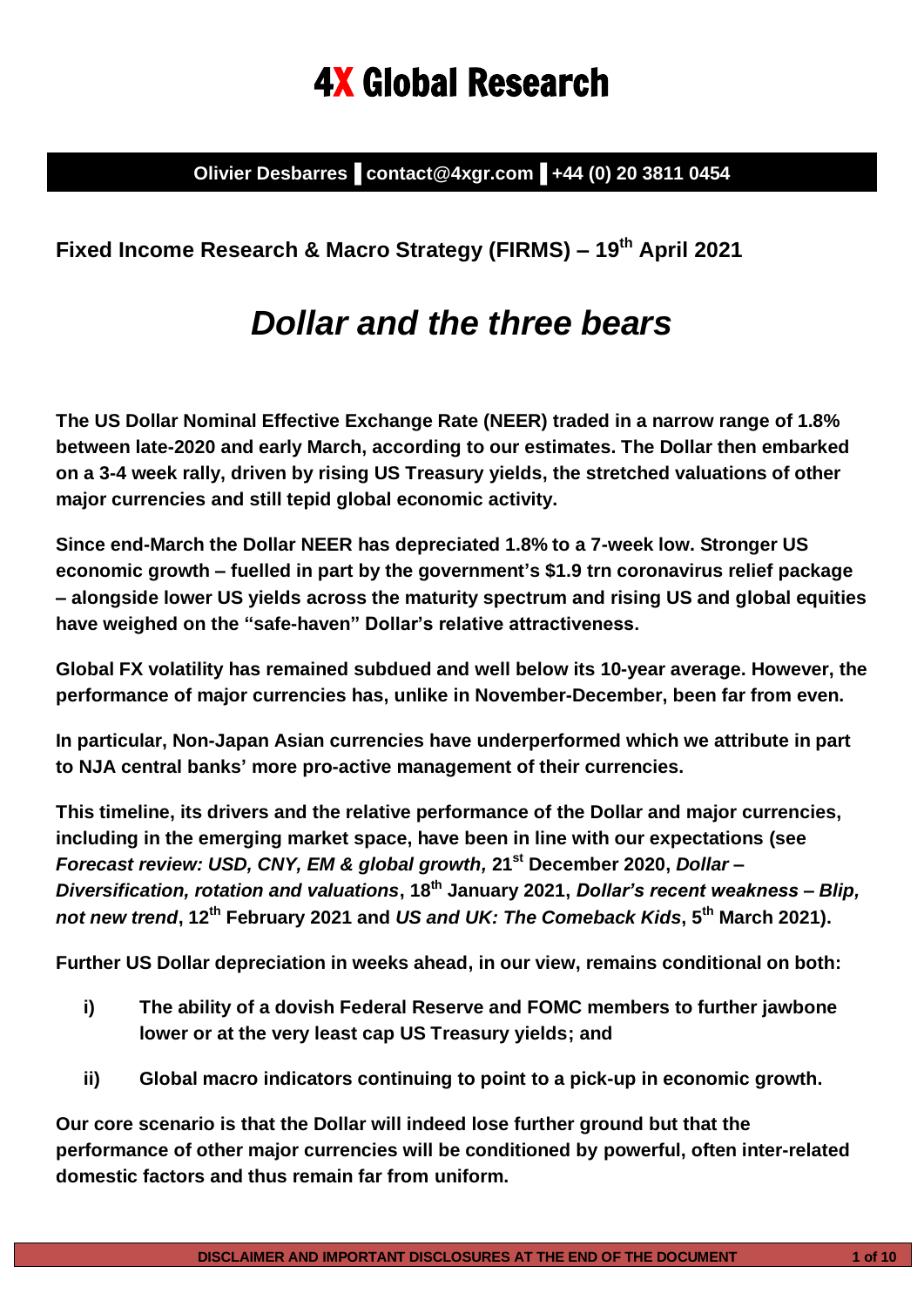#### **US Dollar has performed in line with our expectations in past four months**

The Dollar Nominal Effective Exchange Rate – a (Federal Reserve) trade-weighted average of the Dollar versus the currencies of the United States' main trading partners – traded in a narrow range of about 1.8% between 21<sup>st</sup> December 2020 and early March 2021, according to our estimates (see Figure 1).



#### **Figure 1: US Dollar's path, including Q1 strength and sell-off since late-March, has mirrored our expectations**

*Source: 4X Global Research, Federal Reserve, investing.com*

This was in line with our forecast that "*there is greater scope for more rapid Dollar depreciation and EM currency outperformance beyond February but the risk is clearly that this timeline will slip to March or April*" (see [Forecast review: USD, CNY, EM & global growth](https://www.4xglobalresearch.com/wp-content/uploads/2020/12/4X-Global-Research_Forecast-review_USD-CNY-EM-global-growth.pdf)*,* 21st December 2020). Specifically we argued that "*Dollar depreciation may not resume for another couple of months until it becomes clearer that a matrix of loose US fiscal policy but still low US interest rates will likely dent the Dollar's attractiveness*" (see [Dollar –](https://www.4xglobalresearch.com/wp-content/uploads/2021/01/4X-Global-Research_Dollar-_Diversification-rotation-and-valuations.pdf) [Diversification, rotation and valuations,](https://www.4xglobalresearch.com/wp-content/uploads/2021/01/4X-Global-Research_Dollar-_Diversification-rotation-and-valuations.pdf) 18<sup>th</sup> January 2021).

Dollar weakness in early February proved temporary, in line with our view that the Dollar NEER's 0.9% depreciation between 4<sup>th</sup> and 12<sup>th</sup> February was more likely "a short-term correction, with another prolonged *Dollar downtrend still a couple of months away*" (see [Dollar's recent weakness –](https://www.4xglobalresearch.com/wp-content/uploads/2021/02/4X-Global-Research_Dollars-recent-weakness-_Blip-not-new-trend.pdf) Blip, not new trend, 12<sup>th</sup> February 2021). Our moderately bullish near-term outlook for the "safe-haven" Dollar was premised on evidence that *"the broad-based diversification out of Dollars, driven by buoyant global risk appetite and market concerns about the Dollar's real carry, has slightly reversed*". This reversal was partly the result of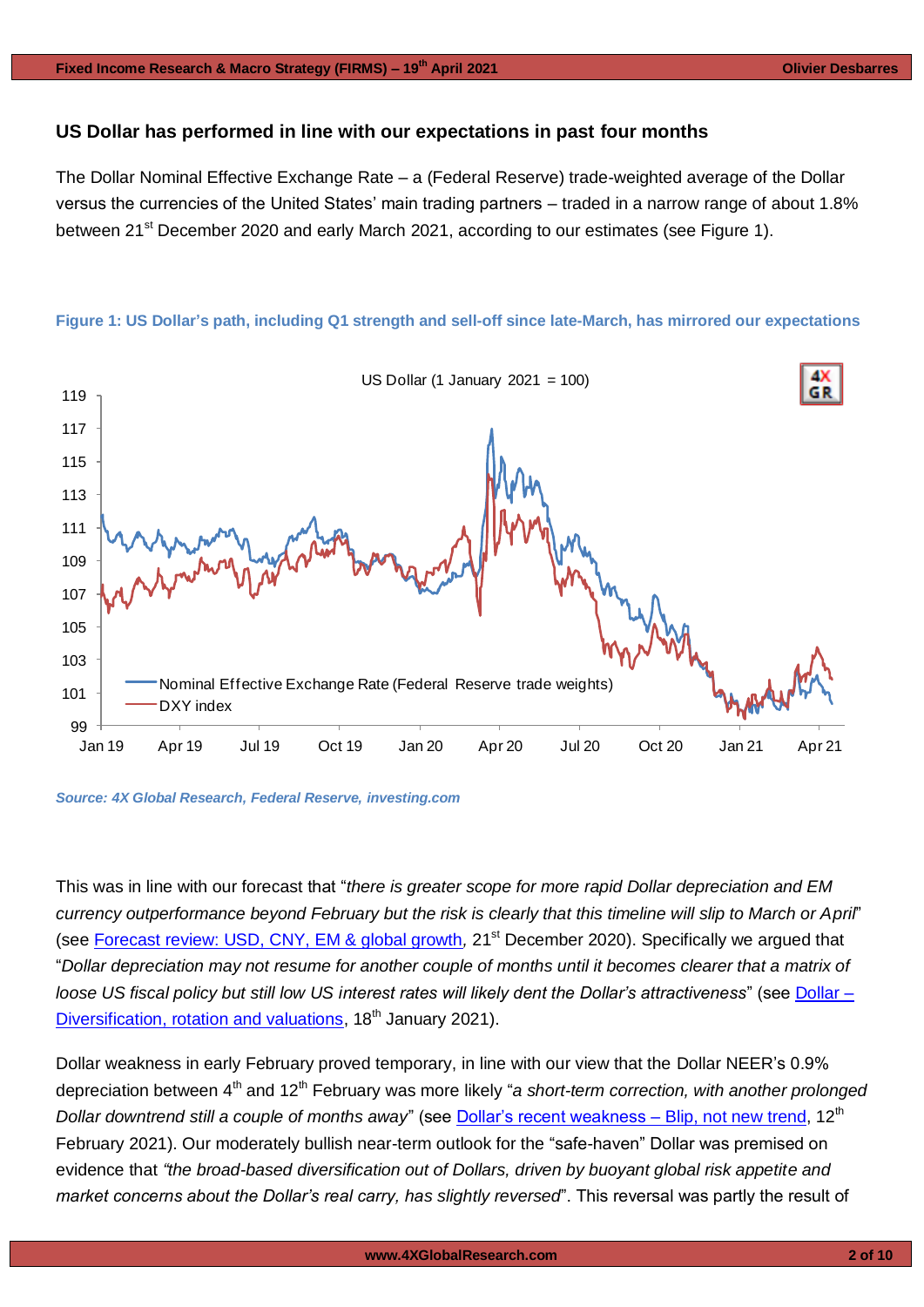currency valuations – an important factor for sovereign wealth funds in our view – and ongoing market concerns about still modest US and in particular weak global GDP growth benefiting the [Dollar](https://www.4xglobalresearch.com/wp-content/uploads/2021/01/4X-Global-Research_Dollar-_Diversification-rotation-and-valuations.pdf) (see Dollar – [Diversification, rotation and valuations,](https://www.4xglobalresearch.com/wp-content/uploads/2021/01/4X-Global-Research_Dollar-_Diversification-rotation-and-valuations.pdf)  $18<sup>th</sup>$  January 2021, and below for GDP discussion).

**The Dollar NEER hit a 3-week high on 30th March but on cue has since depreciated about 1.8% to a 7-week low (see Figure 1). The combination of a moderation in US Treasury yields alongside an acceleration in US economic activity in the past month and pick-up in global growth has matched our forecasted timeline and weighed on the Dollar while on the whole benefiting Emerging Market (EM) currencies.** 

#### **Figure 2: Major currencies' performance since end-March has been far from uniform…**



*Source: 4X Global Research, investing.com Note: Non-Japan Asian currencies highlighted in red*

### **Orderly FX markets re-focussing on domestic, idiosyncratic factors**

However, the performance of major currencies in the past 17 days has not been uniform. This has again been in line with our view that "*Dollar depreciation will […] in any case not be as broad based as in November/early-December, when all 31 major currencies we track appreciated versus the Dollar, with markets paying greater attention to domestic factors, including valuations"* (see Dollar – Diversification, [rotation and valuations,](https://www.4xglobalresearch.com/wp-content/uploads/2021/01/4X-Global-Research_Dollar-_Diversification-rotation-and-valuations.pdf) 18<sup>th</sup> January 2021).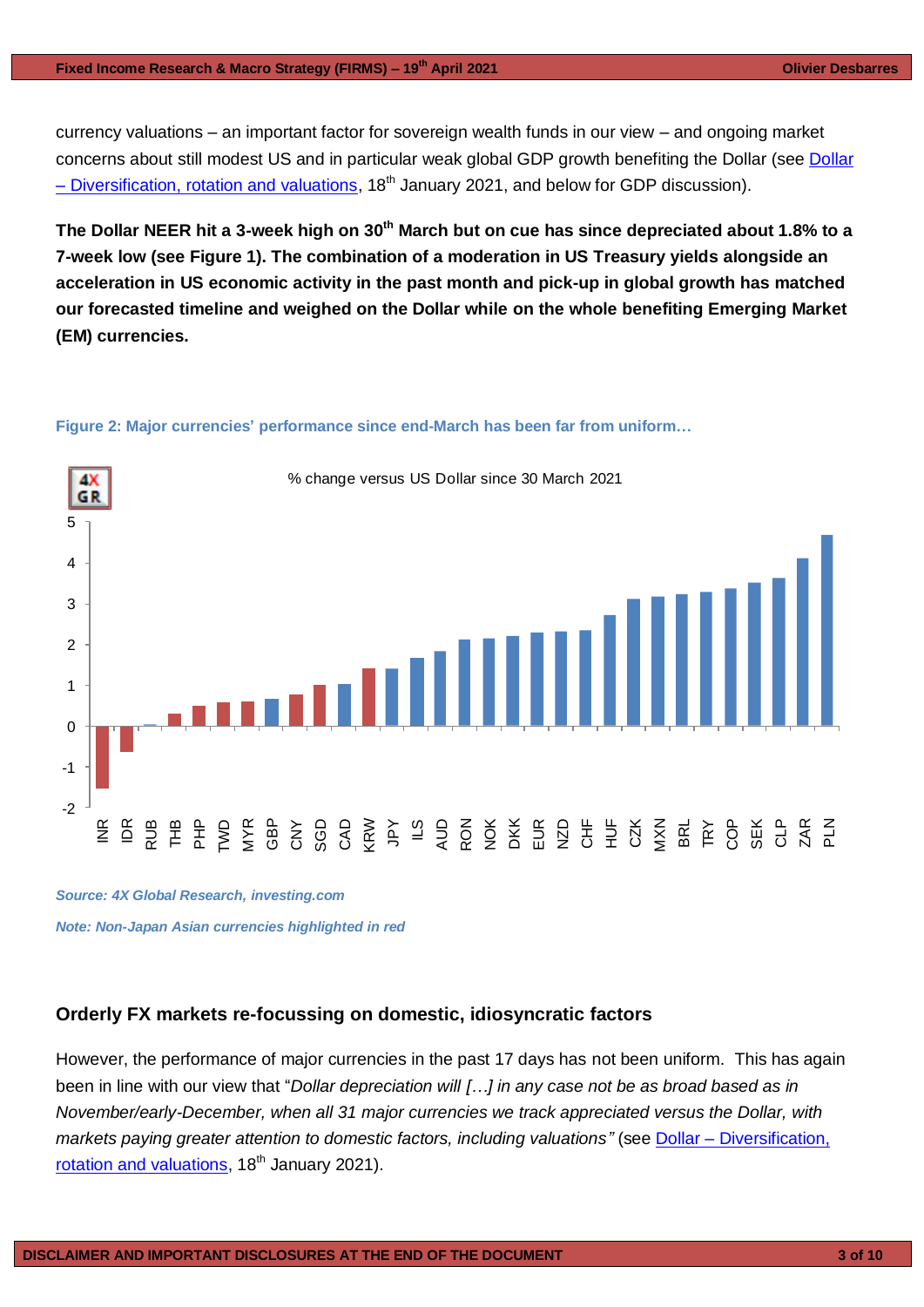Since 30<sup>th</sup> March nine EM currencies and the Swedish Krona have appreciated by 3% or more versus the US Dollar but two currencies (the Indian Rupee and Indonesian Rupiah) have depreciated, the Russian Rouble is broadly unchanged while eight currencies have made gains of less 1% or less (see Figure 2). **A number of often inter-related domestic factors have been key drivers of this relative performance. They include:**

- i) The extent to which national lockdown measures have been loosened or tightened and the impact on economic activity;
- ii) Covid-19 related numerics (including cases, hospitalisation rates, deaths and the advent of new variants of the virus);
- iii) Covid-19 vaccination rates;
- iv) Interest rate policy. Central banks in Brazil, Turkey and Russia have hiked their policy rates in recent weeks (see [EM currencies: Central bank friends and foes,](https://www.4xglobalresearch.com/wp-content/uploads/2021/03/4X-Global-Reseach_EM-currencies_Central-bank-friends-and-foes.pdf) 19<sup>th</sup> March 2021);
- v) The extent to which national central banks have tried to manage their currencies, including via intervention in the FX market. We suspect that the tepid performance of Non-Japan Asian currencies since end-March (see red bars in Figure 2) is partly the result of NJA central banks' "hands-on" approach to exchange rate policy (see [Non-Japan Asia: NEERs and FX intervention,](https://www.4xglobalresearch.com/wp-content/uploads/2021/03/4X-Global-Research_Non-Japan-Asia_NEERs-and-FX-intervention.pdf) 26<sup>th</sup> March 2021);
- vi) Domestic politics (e.g. the recent appointment of a new central bank governor in Turkey);
- vii) Fiscal policy, including in the US households receiving Covid-19 relief cheques from January onwards (see [US and UK: The Comeback Kids,](https://www.4xglobalresearch.com/wp-content/uploads/2021/03/4X-Global-Research_US-and-UK_The-Comeback-Kids.pdf) 5<sup>th</sup> March 2021);
- viii) The evolution of international commodity prices and their impact on countries' national balance of payments; and
- ix) Geopolitics (e.g. Russia).

We would add that these major currencies' moves against the US Dollar have on the whole been orderly with global FX volatility having fallen to well below its 10-year average (see Figure 3).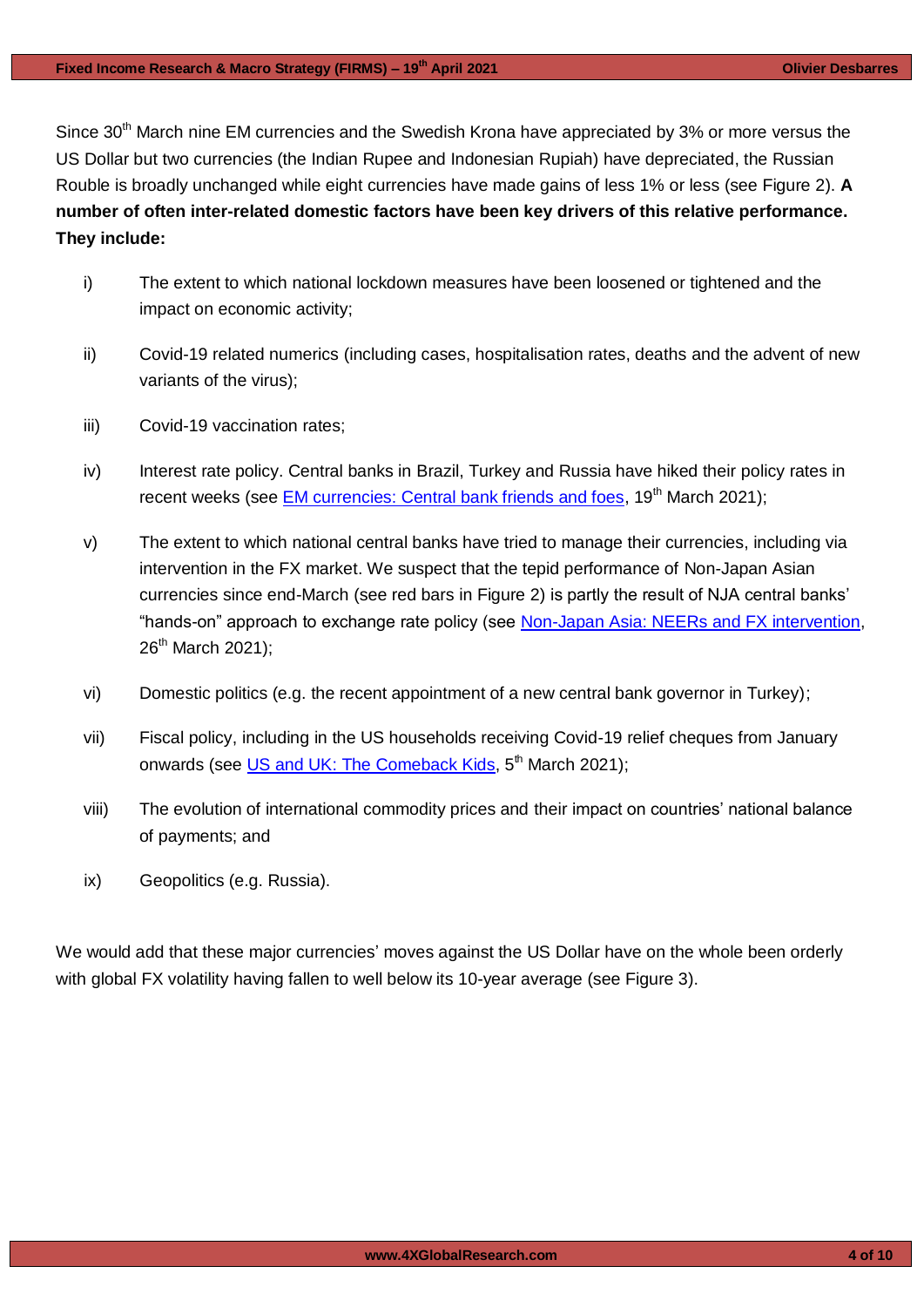#### **Figure 3: …but currency moves have on the whole been orderly with global FX volatility subdued**



3-day standard deviation in daily % change in weighted basket of major currency pairs versus US Dollar\*

#### *Source: 4X Global Research, BIS, investing.com*

*Note: \*Basket weighted by currency-pair turnover in 2019; currency pairs versus US Dollar are AUD, CAD, CHF, DKK, EUR, GBP, JPY, NOK, NZD, SEK, ARS, BRL, CLP, COP, MXN, CZK, HUF, PLN, RON, RUB, ZAR, TRY, ILS, CNY, IDR, INR, KRW, MYR, PHP, SGD, TWD and THB.*

#### **Lower US Treasury yields, economic growth pick-up and equity rally weighing on Dollar**

The Federal Reserve's consistently dovish rhetoric has, for now at least, done its job and pushed down US Treasury yields from their early-April highs. FOMC members have been broadly united in their view that they would look through any temporary rise in US CPI-inflation and not consider a tapering of the Federal Reserve's asset purchase program, let alone policy rate hikes, until there was strong evidence that economic growth and higher inflation were well anchored (see [EM currencies: Central bank friends and](https://www.4xglobalresearch.com/wp-content/uploads/2021/03/4X-Global-Reseach_EM-currencies_Central-bank-friends-and-foes.pdf)  [foes,](https://www.4xglobalresearch.com/wp-content/uploads/2021/03/4X-Global-Reseach_EM-currencies_Central-bank-friends-and-foes.pdf)  $19<sup>th</sup>$  March 2021).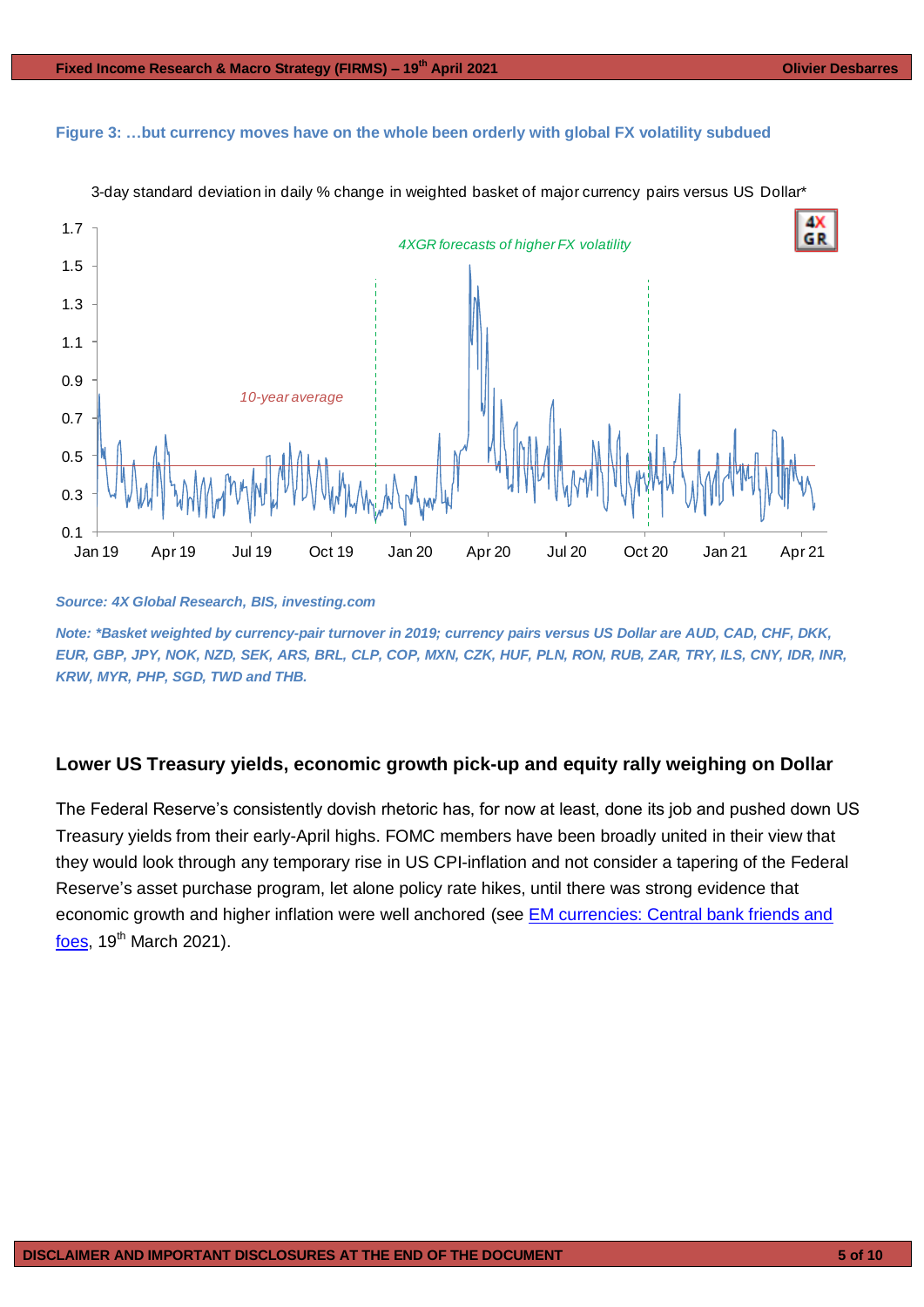

#### **Figure 4: Inverse relationship between safe-haven Dollar and S&P 500 has been robust in recent weeks**

*Source: 4X Global Research, Federal Reserve, investing.com*

The fall in 2, 5 and 10-year US Treasury yields of 2.3bp, 13.3bp and 12.4bp respectively since their early-April peaks and flattening of the 2s-5s and 2s-10s yield curves have reduced the Dollar's nominal (and real) carry and thus its relative attractive versus riskier assets, including US equities. The inverse relationship between the "safe-haven" Dollar NEER and the S&P 500 (which has hit record highs in eight of the past eleven sessions) is once again well entrenched (see Figure 4).

**The pick-up in global and in particular US economic growth in the past month has been the cherry on the icing for equities and a further headwind for the US Dollar, in our view.** US economic growth – as measured by income and consumption – recovered in January-February, albeit from a low base, thanks in part to fiscal stimulus measures, a strengthening of the labour market and reasonably loose social distancing measures (see [US and UK: The Comeback Kids,](https://www.4xglobalresearch.com/wp-content/uploads/2021/03/4X-Global-Research_US-and-UK_The-Comeback-Kids.pdf) 5<sup>th</sup> March 2021). The majority of US macro indicators have pointed to an acceleration in economic growth in the past month or so, in our view.

Global GDP growth collapsed to about 1.8% qoq in Q4 2020 from 8% in Q3 according to our estimates and that of the World Bank's (see Figure 5). This was in line with our forecast that, with the risk tilted towards tighter national lockdown measures curtailing the service sector and labour markets still weak, "*global GDP growth would slow in Q4, potentially quite sharply, and not just because of less favourable base-effects*" (see [Global growth: Collapse, Recovery,](https://4xglobalresearch.us16.list-manage.com/track/click?u=948838a86ce72ab6d8019a39d&id=9a937b548c&e=78b92c3f0d) Slowdown... Repeat?, 24<sup>th</sup> September 2020).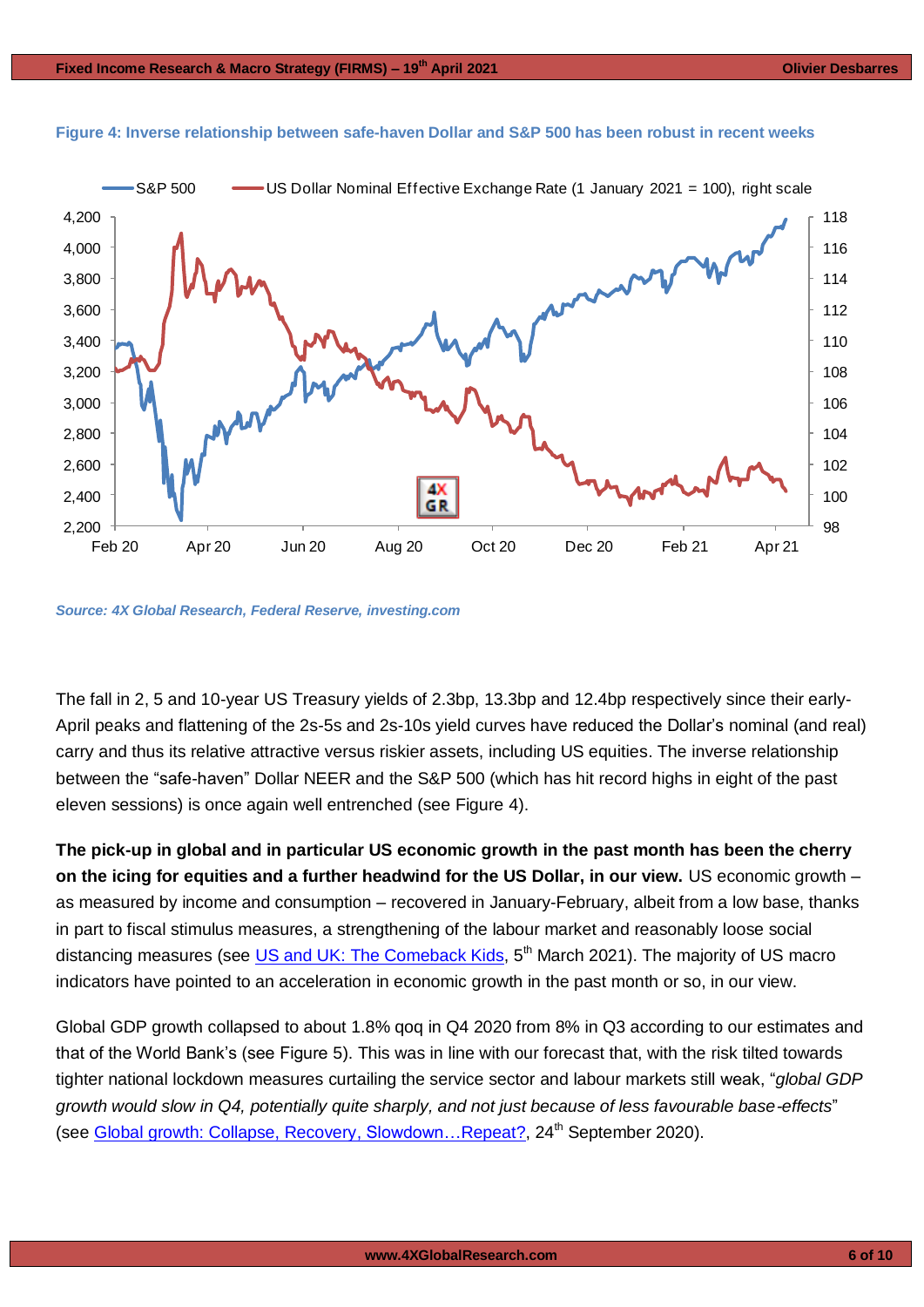**Figure 5: Global GDP growth slowed sharply in Q4 2020, in line with our expectations…**



*Source: 4X Global Research, Eurostat, IMF, national statistics offices, OECD, World Bank* 

Our historical analysis of global GDP growth and the Global Composite PMI, which increased by only 0.4 percentage points in Q1 2021, suggests that GDP growth may have slowed slightly in the first quarter of the year and in any case remained modest (see Figure 6). Chinese GDP growth, which in Q4 2020 accounted for about 28% of global growth according to our estimates, slowed to in 0.6% qoq in Q1 2021 from 3.2% qoq in Q4 2020 (China is so far the only major economy to have released Q1 2021 GDP data).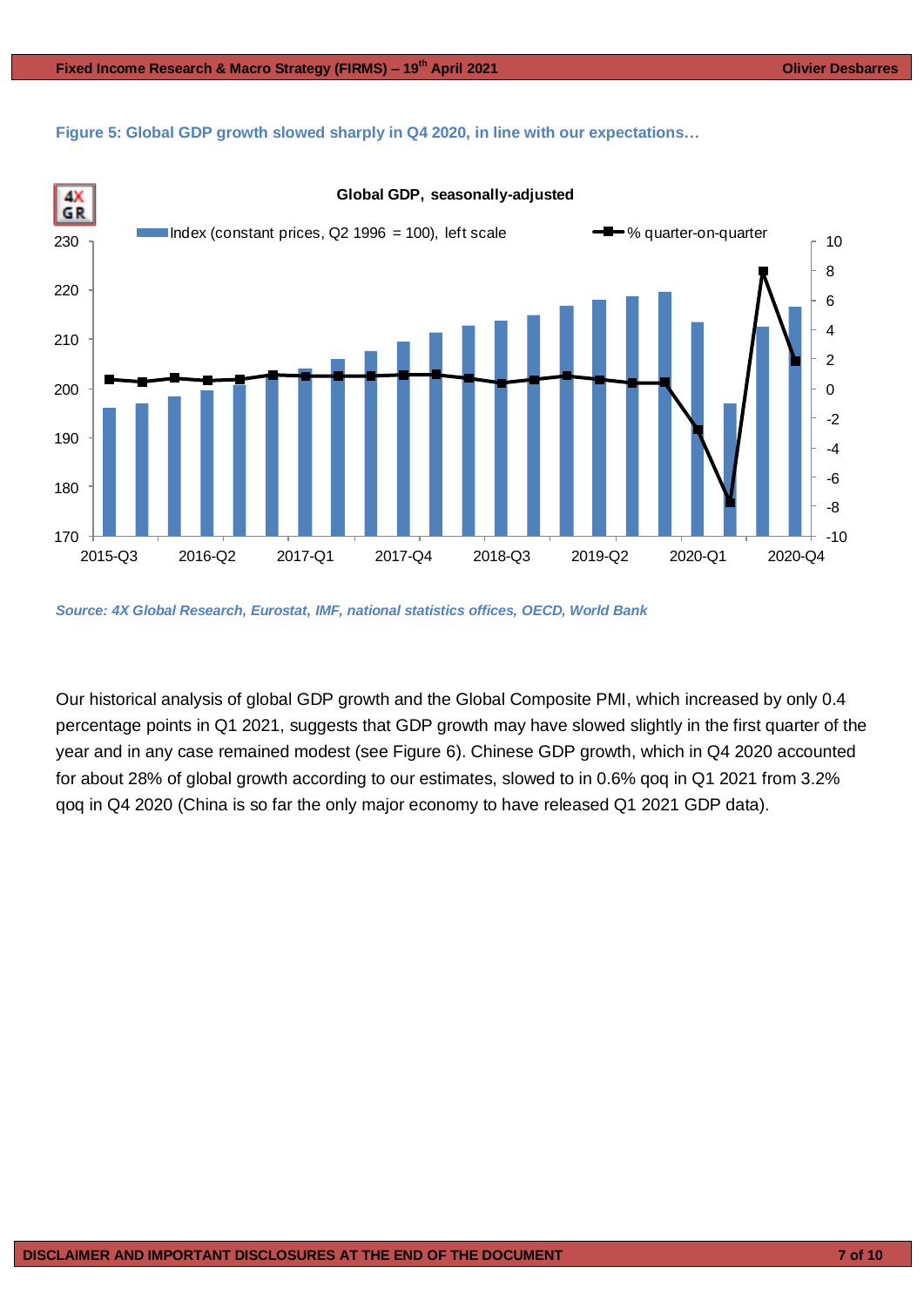



*Source: 4X Global Research, IHS Markit, JP Morgan, World Bank Note: \*Commonly referred to as Global Composite PMI. \*\* Calculated using IMF purchasing power parity weights.*

However, momentum in the Global Composite PMI picked in February and again in March, particularly in the service sector (which accounts for the largest share of GDP in developed economies), with the global PMI hitting a 79-month high of 54.8 in March (see Figure 7). We attribute this trend in part to national vaccination programs allowing a gradual loosening of lockdown measures and thus a pick-up in economic activity, alongside still very loose global monetary and fiscal policies.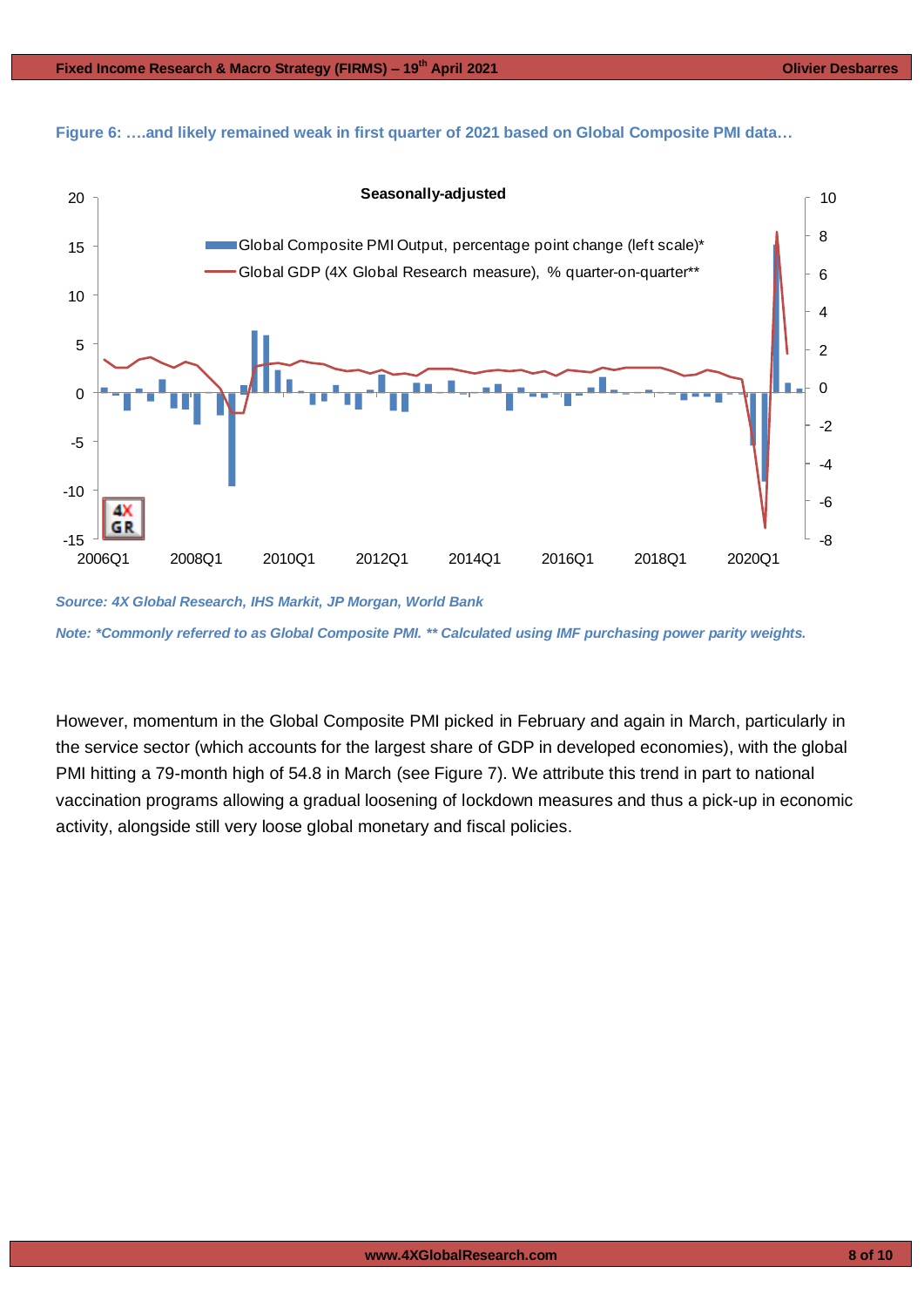**Figure 7: ….but momentum in global economic activity picked up in March**





*Source: 4X Global Research, IHS Markit, JP Morgan*

*Note: \* The Global Composite Output Index is a weighted average of the Global Manufacturing Output Index (which accounts for 25% of the Global Manufacturing PMI) and the Global Services Business Activity Index (one of the eight components of the Services Index.*